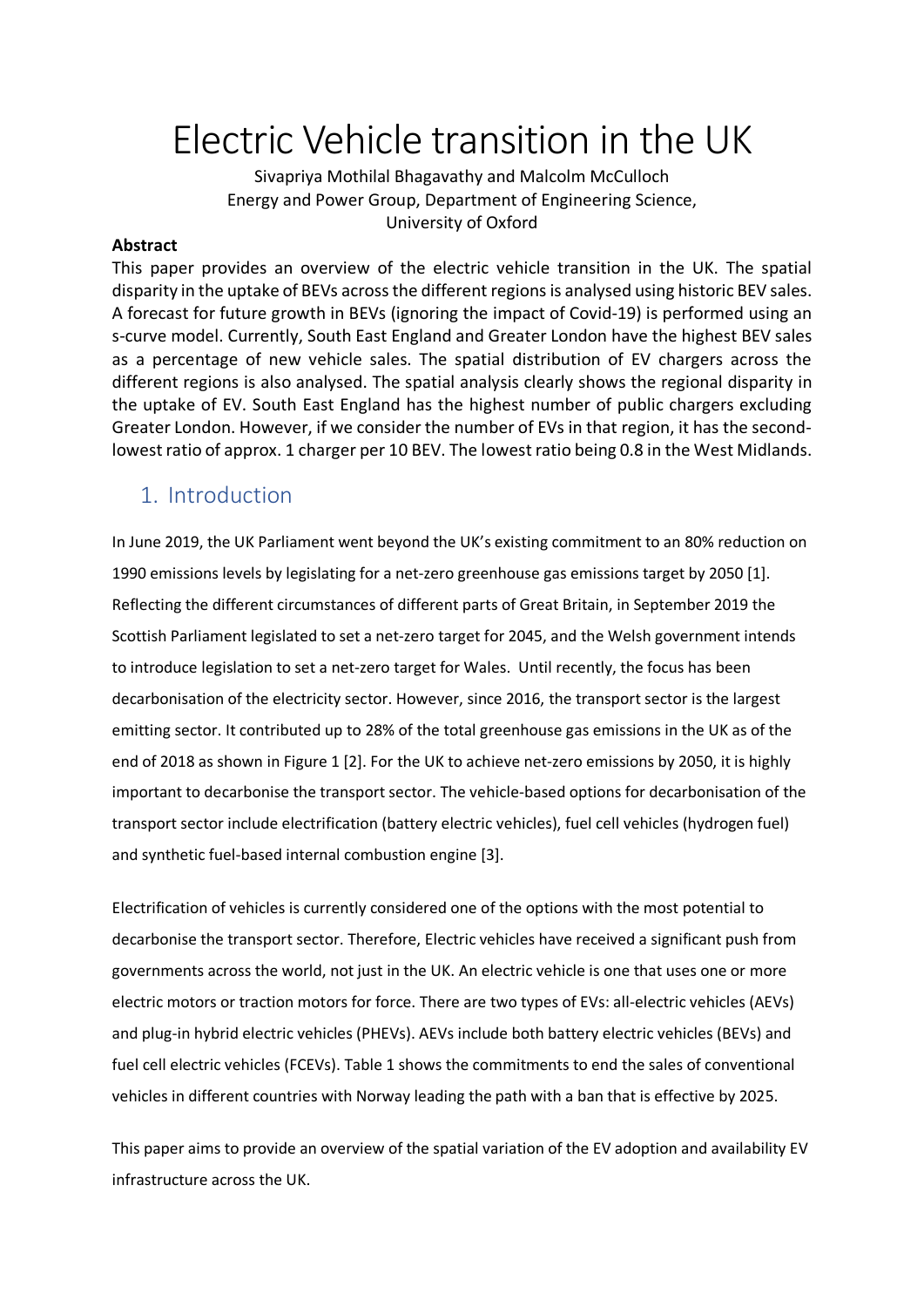

*Figure 1: Greenhouse gas emissions by source category (at the end of 2018)*

*Table 1: Commitment by different countries on a ban on the sale of conventional vehicles* [4]

| Country                                                                     | Year by which ban becomes effective |
|-----------------------------------------------------------------------------|-------------------------------------|
| Norway                                                                      | 2025                                |
| India, China, Slovenia, Austria,<br><b>Israel, the Netherlands, Ireland</b> | 2030                                |
| Scotland                                                                    | 2032                                |
| UK, France, Sri Lanka, Taiwan                                               | 2040                                |

### 2. EV growth in the UK

The sale of EV in the UK has been increasing significantly over the last few years and is expected to grow exponentially in the next two decades. To promote the adoption of EVs, the UK government provided a grant of £5000 for the first 50,000 cars or until 2017 whichever was sooner [5]. This grant has since been reviewed and revised. From October 2018, only the purchase of vehicles with emissions of less than 50 g/km and a zero-emission range of at least 70 miles are eligible for grant funding, which was reduced from £4,500 to £3,500. The Department for Transport (DfT), UK and Driver and Vehicle Licensing Agency (DVLA), UK publish historic values of registered vehicles by postcode districts and battery electric vehicles by local authority [6]. Figure 2 shows the spatial distribution of BEV sales as a percentage of new vehicle sales in that region using this data. From the figure, it can be observed that South East England and Greater London has a much higher percentage of BEV sales than the rest of the country.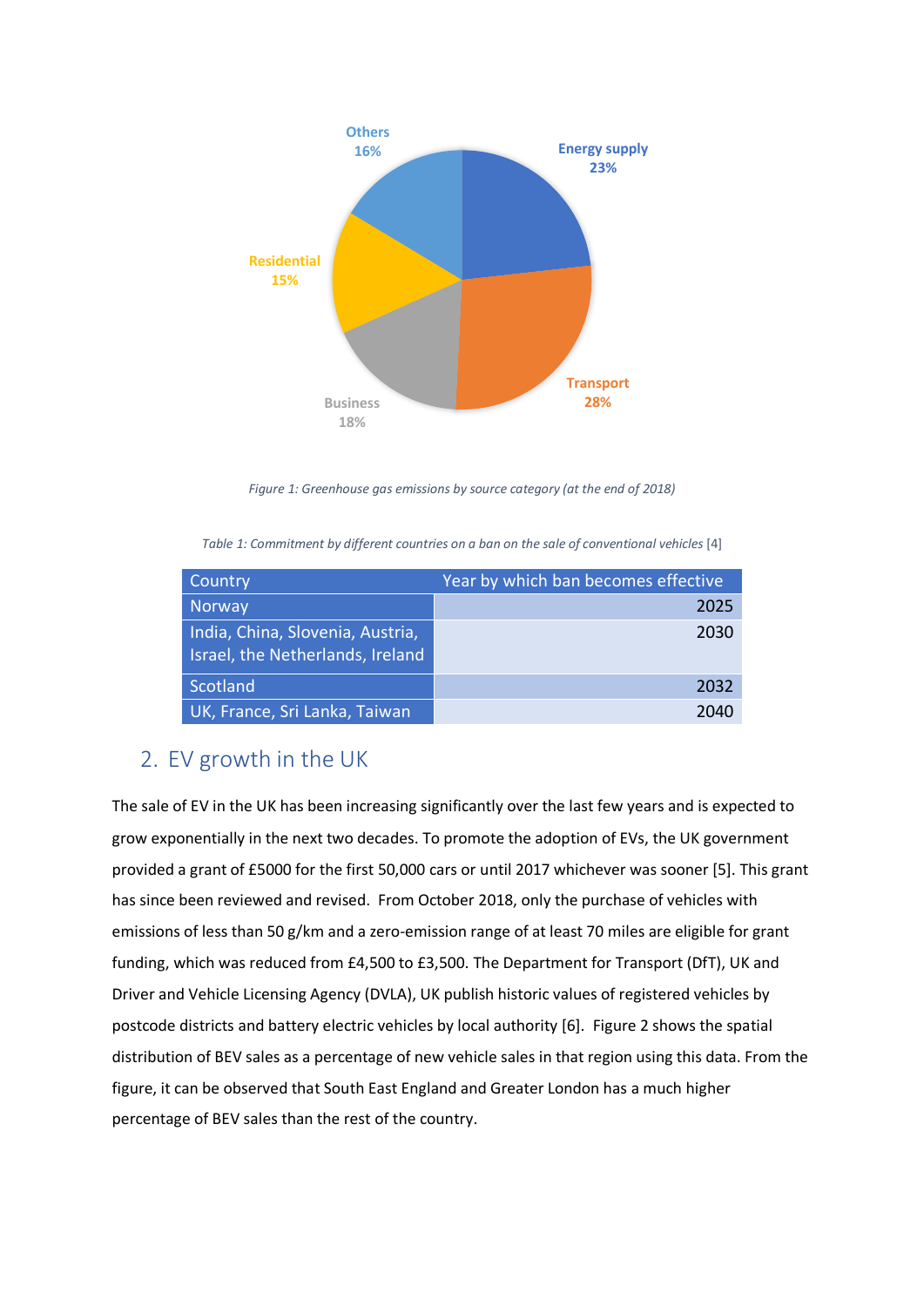To forecast the growth of BEV sales, an s-curve fitting model is used. It is quite common to model technical transitions using simple s-curves [7]. The following equation describes an s-curve:

$$
y(t) = \frac{1}{1 + \alpha e^{-\beta t}} \tag{1}
$$

where, t is the time and  $\alpha$ ,  $\beta$  are parameters that determine the speed and shape of transition. The limits of the equation are 0 and 1. The challenges of using an s-curve for forecasting are discussed in detail in [8]. Finding the best fit s-curve for EV growth is equivalent to finding the best fit line on a set of log axis as described in [9]. A similar approach is used to forecast the expected growth in EV sales and the resulting graphs for Oxfordshire and the UK are as shown in Figure 3. Historic quarterly data of vehicle sales and registered vehicles provided by DfT and DVLA during the period March 2011 to March 2020 is used to do the s-curve fitting. It is expected that more than 80% of the new vehicle sales in the UK will be BEVs by 2030 whereas Southeast England and London would have crossed that mark approx. five years earlier. Figure 4 shows the year at which the percentage of EV sales will be 50% of the new vehicle sales in the respective region.



*Figure 2: Battery electric vehicle sales as a percentage of new vehicle sales at the end of March 2020 (Author's visualisation using data from the Department for Transport*[6]*)*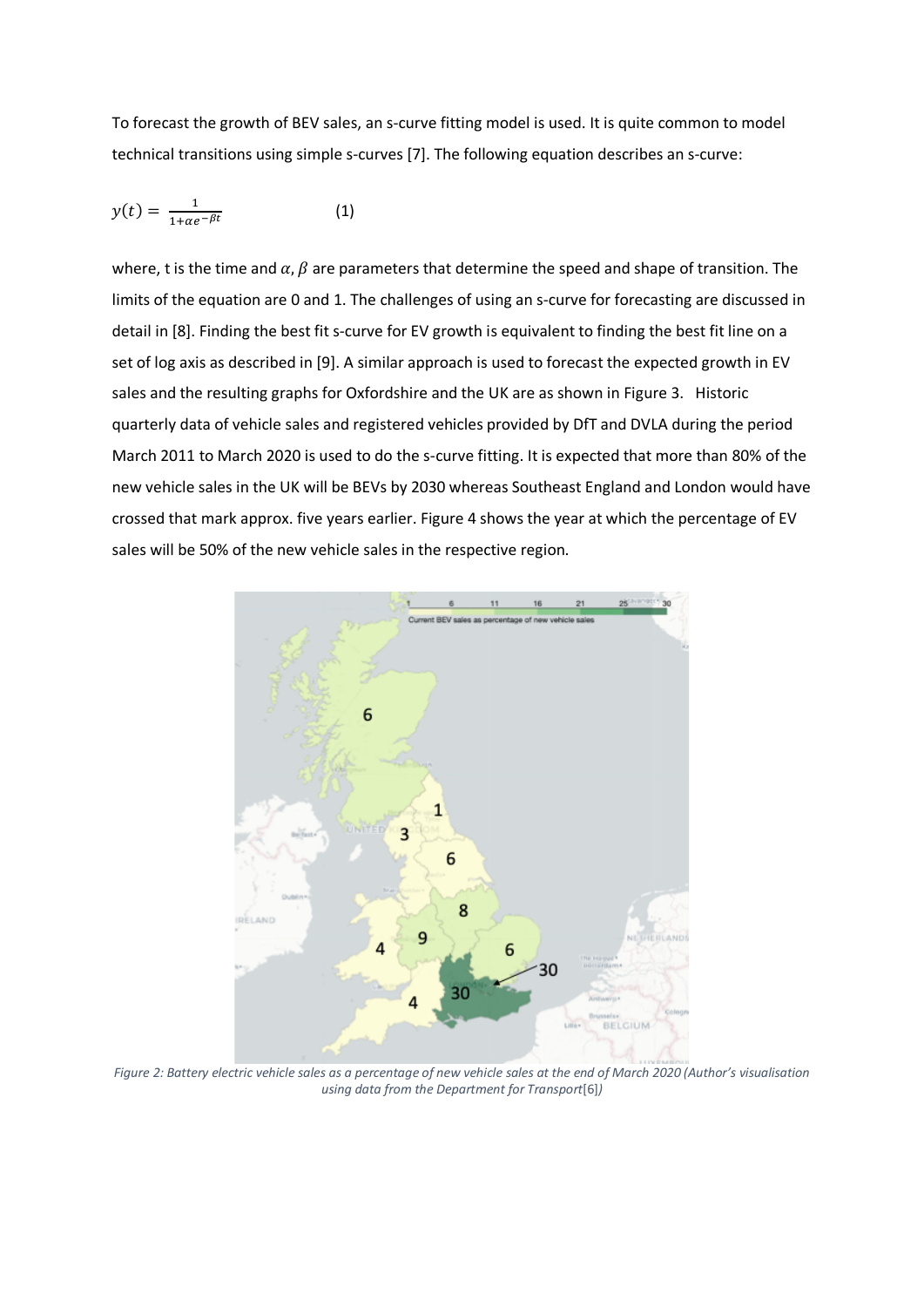From the figure, it can be observed that if the current trend continues, Southeast England and Greater London would cross the 50% mark almost a decade before Northeast England highlighting the need for further actions to promote BEVs in these regions. This also implies that the effect of EV charging will be felt in the electricity distribution networks in some regions earlier than others.



*Figure 3: Forecast for battery electric vehicle sales as a percentage of total sales in that quarter in Oxfordshire and the UK considering historic data from March 2011 to March 2020 (Data from* [6]*)*



*Figure 4: Year by which battery electric vehicle sales as a percentage of total sales will cross 50% (s-curve forecast using data from March 2011 to March 2020)*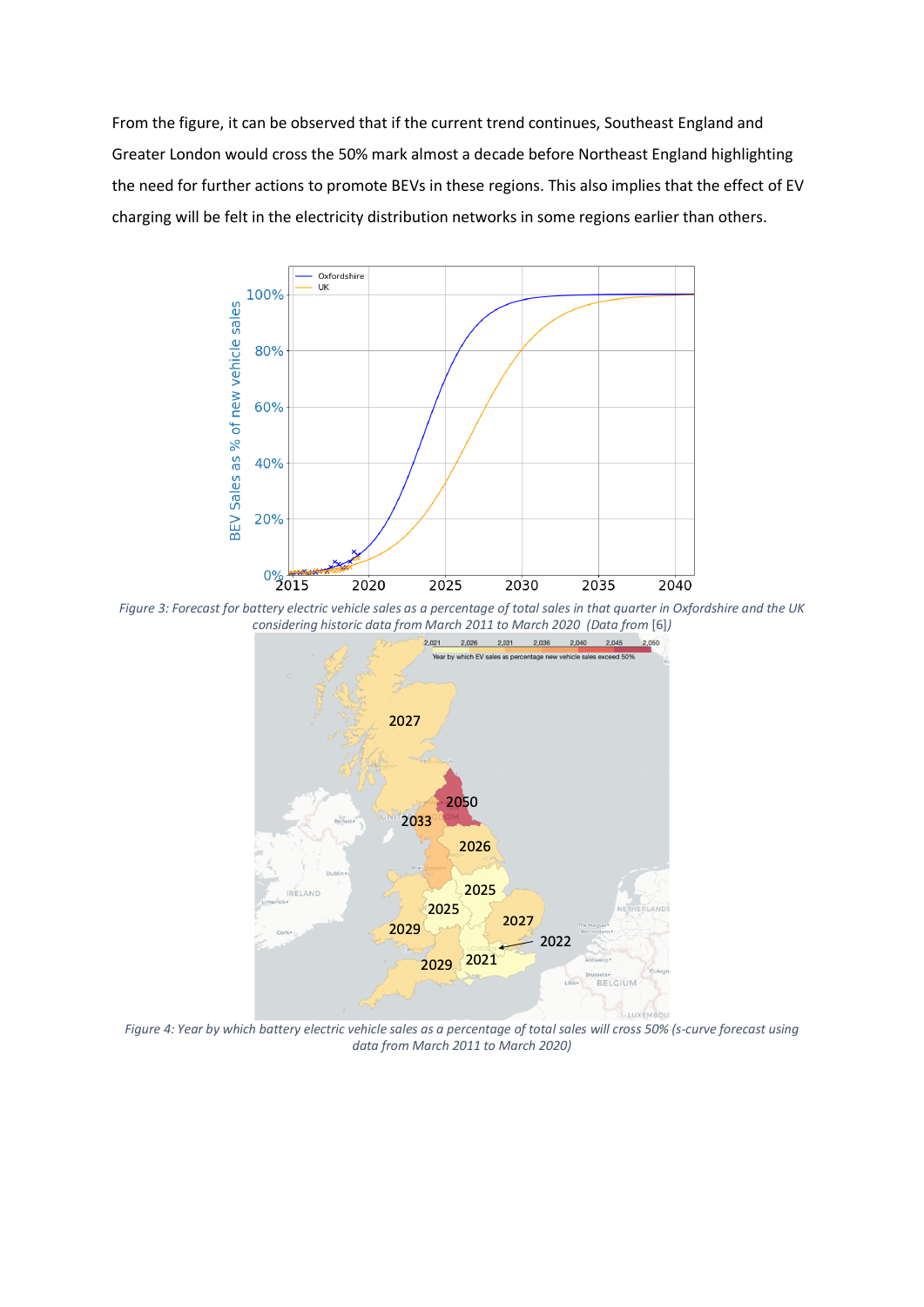#### 3. EV infrastructure growth in the UK

The overall growth in global charging infrastructure from 2013-2018 is shown in Figure 5. It can be observed that more than 90% of these are private charging points, highlighting the access to home charging amongst the early adopters of the technology. The electric vehicle home charge scheme (EVHS) provides grant funding of up to 75% towards the cost of installing electric vehicle charge points at domestic properties across the UK, but from 1st July 2019, EVHS will only support smart charge points [10]. In March 2020, this grant scheme was updated to continue for one more year albeit at a reduced grant of £350 instead of £500 per home chargers and workplace chargers. Figure 6a shows the regional distribution of total public chargers in that region. Figure 6b shows the regional distribution of the number of chargers per 10 BEVs which is a common metric used for comparison on infrastructure availability. The EU directive 2014/94/EU considers one publicly accessible charger per 10 cars as an average requirement for the facilitation of EV transition. From figure 6b it can be observed that most of the UK has achieved this average requirement. However, as the EV uptake gathers pace, the investment in infrastructure should continue to be able to provide confidence to the potential EV users.



*Figure 5: Global stock of EV chargers (Data from* [11]*)*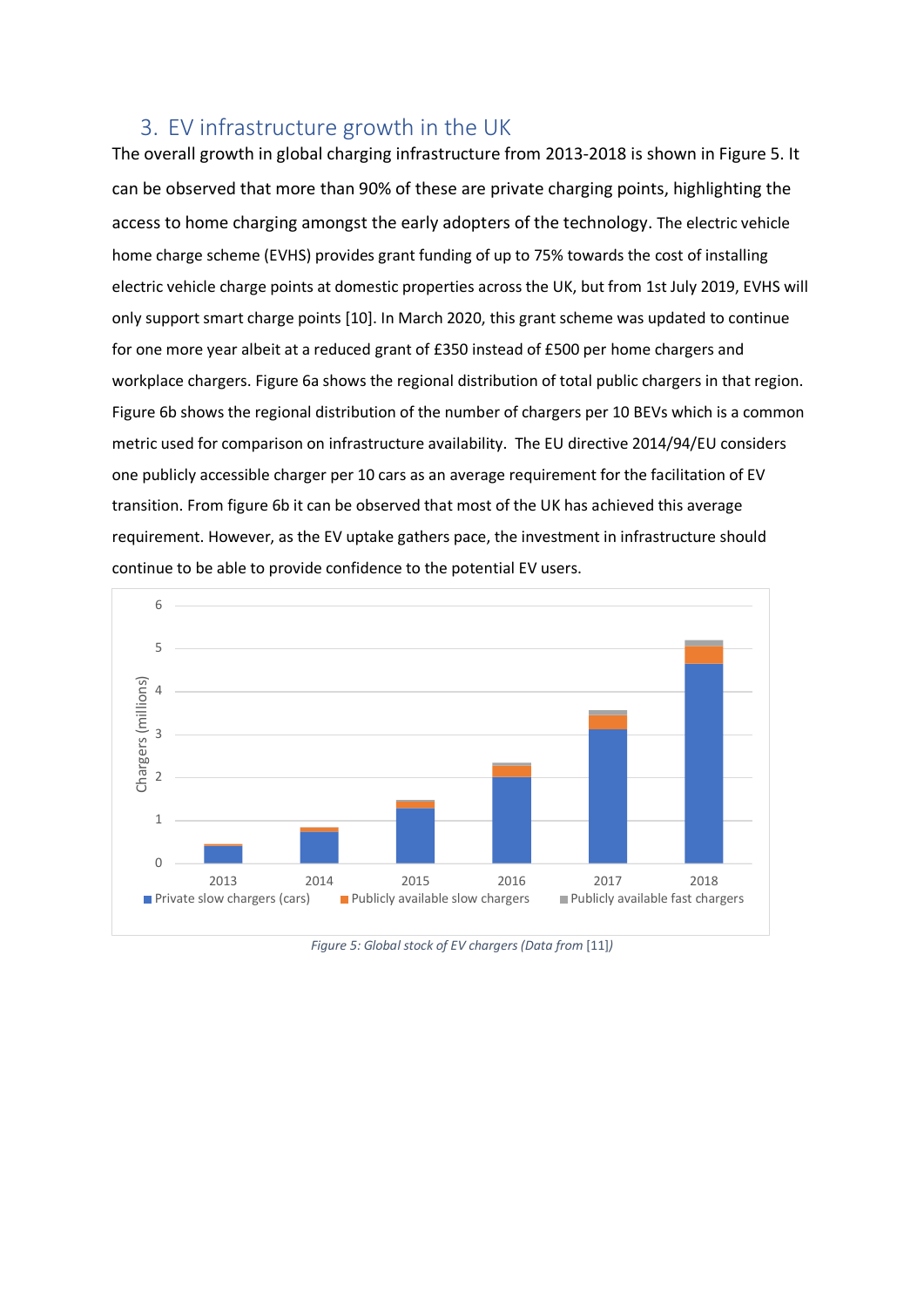

*Figure 6: (a) -Total Public chargers in the region; (b) - Public chargers per 10 BEV (Data from* [12]*)*

## 4. Conclusions and future work

This paper showcases the status quo of the EV transition in the UK and the spatial disparity in the uptake of BEVs across the different regions. Using the historic BEV sales, a forecast for future growth in BEVs (ignoring the impact of Covid-19) is performed using an s-curve model. The spatial distribution of EV chargers across the different regions is also analysed. As the cost of EVs reduces and range of EVs increase, the inability to charge at home either due to lack of off-street parking space, multi-apartment blocks, type of tenure will be a factor inhibiting EV growth. The spatial disparity of EV growth and infrastructure helps us to evaluate the next steps in a more regional context.

### References

- [1] *The Climate Change Act 2008 (2050 Target Amendment) Order 2019*.
- [2] "Provisional UK greenhouse gas emissions national statistics data.gov.uk." https://data.gov.uk/dataset/9a1e58e5-d1b6-457d-a414-335ca546d52c/provisionaluk-greenhouse-gas-emissions-national-statistics (accessed Jun. 25, 2020).
- [3] *Science Advice for the Benefit of Europe EASAC policy report 37 Decarbonisation of transport: options and challenges*. 2019.
- [4] "Reducing UK emissions 2018 Progress Report to Parliament Committee on Climate Change." https://www.theccc.org.uk/publication/reducing-uk-emissions-2018-progress-report-to-parliament/ (accessed Jun. 25, 2020).
- [5] Department for Transport, "Investing in ultra low emission vehicles in the UK, 2015 to 2020," 2015. Accessed: Jun. 25, 2020. [Online]. Available: www.gov.uk/olev.
- [6] Department for Transport, "All vehicles (VEH01) GOV.UK." https://www.gov.uk/government/statistical-data-sets/all-vehicles-veh01 (accessed Jul. 04, 2020).